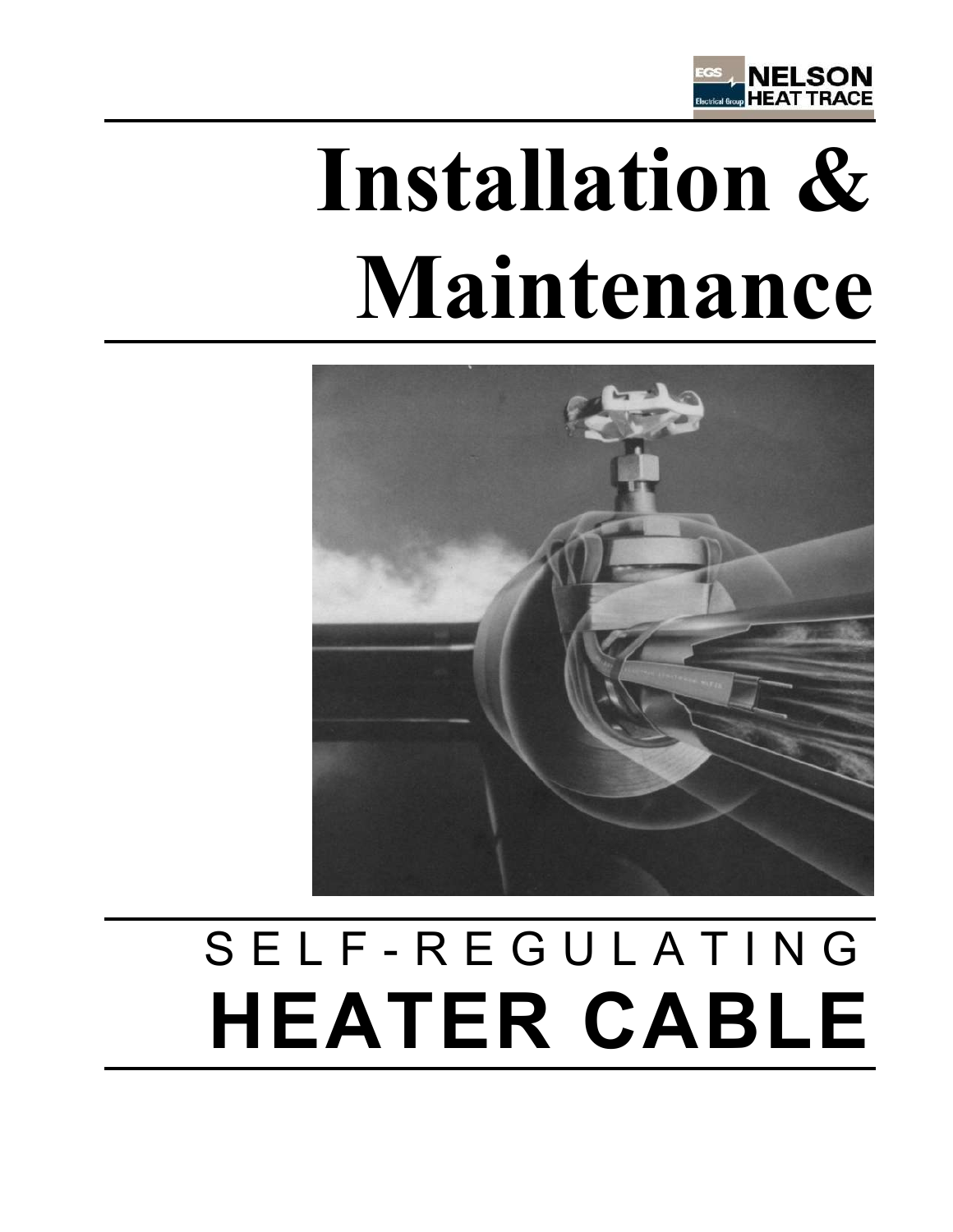# **CONTENTS**

| . 12 |  |
|------|--|
|      |  |
|      |  |
|      |  |
|      |  |
|      |  |
|      |  |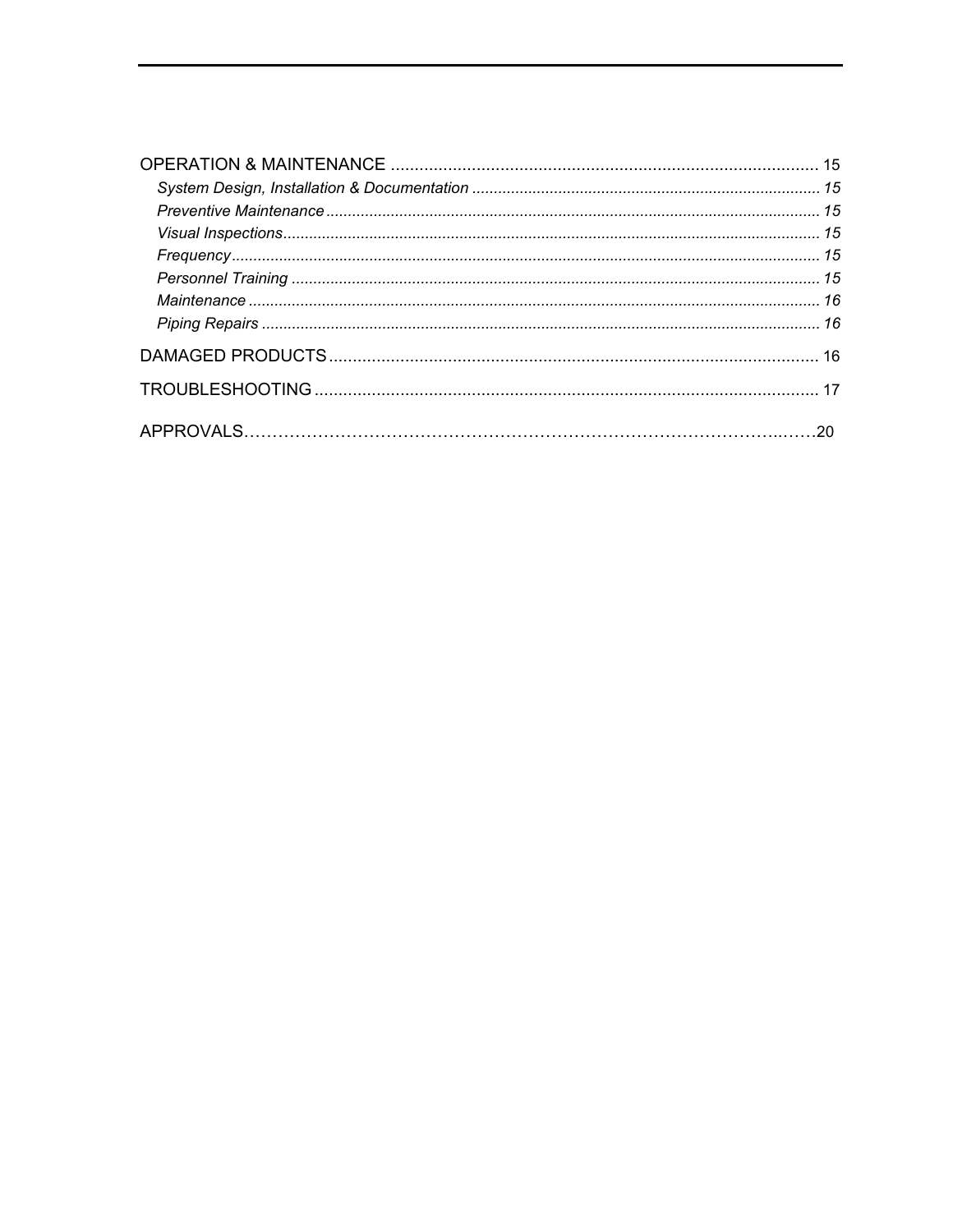# GENERAL INFORMATION

This manual is designed for use with Nelson Heat Tracing Systems' self-regulating heater products. For applications not specifically addressed, please contact your local representative.

# *How Heating Systems Work*

An electric heating cable system uses the electric heater cable to replace the heat that is lost through the thermal insulation system. Replacing the lost heat allows the pipe and product inside the pipe to be kept at a constant temperature. This will keep water from freezing and bursting a pipe, or a liquid from setting up and plugging the pipe. Simple systems may turn the entire system on with a contactor or switch, while others will use a thermostat with each heater cable to control the temperature.



Figure 1

# PRODUCT SELECTION

Check and verify that the proper heater cables are being installed on each pipe and vessel. If no design/installation documents exist, check Nelson Heat Tracing Systems Design & Selection Guides to determine the proper equipment for the application.

# RECEIPT & STORAGE

# *Receipt*

- Compare the materials against the shipping bill to verify receipt of proper materials.
- Inspect heating cable and components for transit damage. Insulation resistance tests on each spool of cable are recommended.
- If design documents (line lists or per circuit bills of material) exists, check the received materials against the lists to verify of all needed materials. If no design documents exists, keep a receipt log of all materials received.

# *Storage*

Cables and system components should be stored in a clean, dry area. The equipment should be protected from mechanical damage during storage. The storage temperature range is (-40°F to 140°F) -40°C to 60°C.

# *Withdrawal from Storage*

It is recommended that a check out record be kept (in conjunction with the receipt records) on equipment as it is removed from storage. This will serve to identify developing material shortages before they happen - since project additions often cause the use of material for other than designated piping.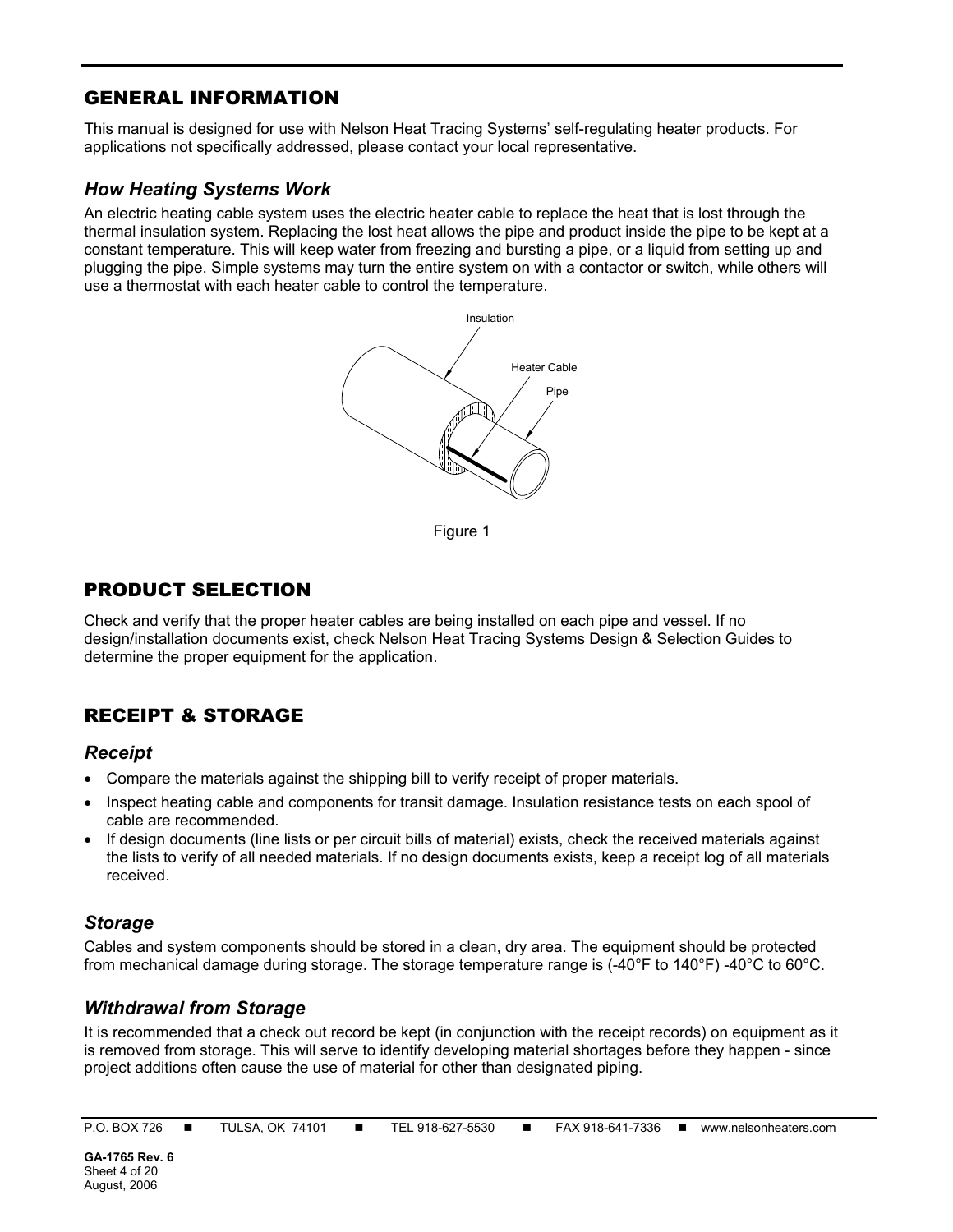# INSTALLATION

# **! WARNINGS:**

**While there are many acceptable ways of installing nelson heat tracing systems' electric heating equipment, certain actions can be dangerous to personnel and your installations. Please take care to avoid the following problems:** 

- **Do not twist the bus wires together at either end of the heater cable. Each of these wires has a voltage or neutral applied to it; twisting them together will cause a short circuit.**
- **Insulate black polymer surrounding bus wires. The black compound extruded around the bus wires is electrically conductive and should be treated as a conductor.**
- **All electrical connections in the system should be sealed against moisture. To prevent electrical arcing and fire hazard, all cable connections and electrical wiring connections should be sealed against moisture. This includes the use of proper cable sealing kits and the moisture proofing of all wire connections.**
- **Do not expose heater cables to temperatures above their maximum ratings. Higher temperatures can greatly shorten the life of a heater cable.**
- **Immediately replace any damaged heater cable or components. Failure to replace any damaged components (heater cable, components, or thermal insulation) will result in system failure.**
- **Classified areas (explosive dust or gases) require the use of special electrical components. Any area having explosive gases (such as chemical / petrochemical installations) or explosive dusts (such as coal handling or graineries) require special cable, connection components and control components that are approved for use in these areas. Installation of non-approved products can result in fires or explosions.**
- **Installation on plastic pipe requires special considerations in selections & installation. See the nelson heat tracing systems design guide for details in design and selection.**
- **To prevent creases it shall be assured that the minimum bending radius is 12 mm.**
- **All the self-regulating heating cables have minimum installation temperature of 400 C.**

# *Scheduling*

The installation of the electric heat tracing needs to be coordinated with the piping, insulation, electrical and instrument groups. It should begin only after the majority of mechanical construction is complete. Pressure testing of the pipe and installation of the instruments should be complete prior to the start of the heater cable installation.

# *Pre-Installation Check*

Walk the piping system and plan the routing of the heater cable. Use this check to verify completion of instrumentation and mechanical work. All coatings (paint, etc.) must be dry before attempting the heater cable installation.

# *Heater Handling*

- Use a reel holder to roll out the heater cable.
- Keep the cable strung loosely, but close to the pipe being traced. This will avoid interference with supports and other equipment.
- Leave an extra 305-457mm (12-18") of heater cable at all power connections, tee splices and end seal connections to facilitate easy working of the connections.
- **ADDITIONAL HEATER CABLE IS REQUIRED ON VALVES, PIPE SUPPORTS AND OTHER EQUIMENT**. See the installation detail section for exact lengths and method of installation.
- When handling the heater cable, avoid pulling it over or installing against sharp edges.
- Do not kink or crush the cable, including walking on it or driving over it with equipment.

# *Heater Cable Location*

The heater cable may be installed in either straight runs or spiraled around the pipe. Spiraling is generally used when a limited number of cable types are available. Where possible, for a better heat conduction the heating cable shall be applied flat to the heated object.

| P.O. BOX 726 |  | <b>TULSA, OK 74101</b> |  | TEL 918-627-5530 |  | FAX 918-641-7336 |  | www.nelsonheaters.com |
|--------------|--|------------------------|--|------------------|--|------------------|--|-----------------------|
|--------------|--|------------------------|--|------------------|--|------------------|--|-----------------------|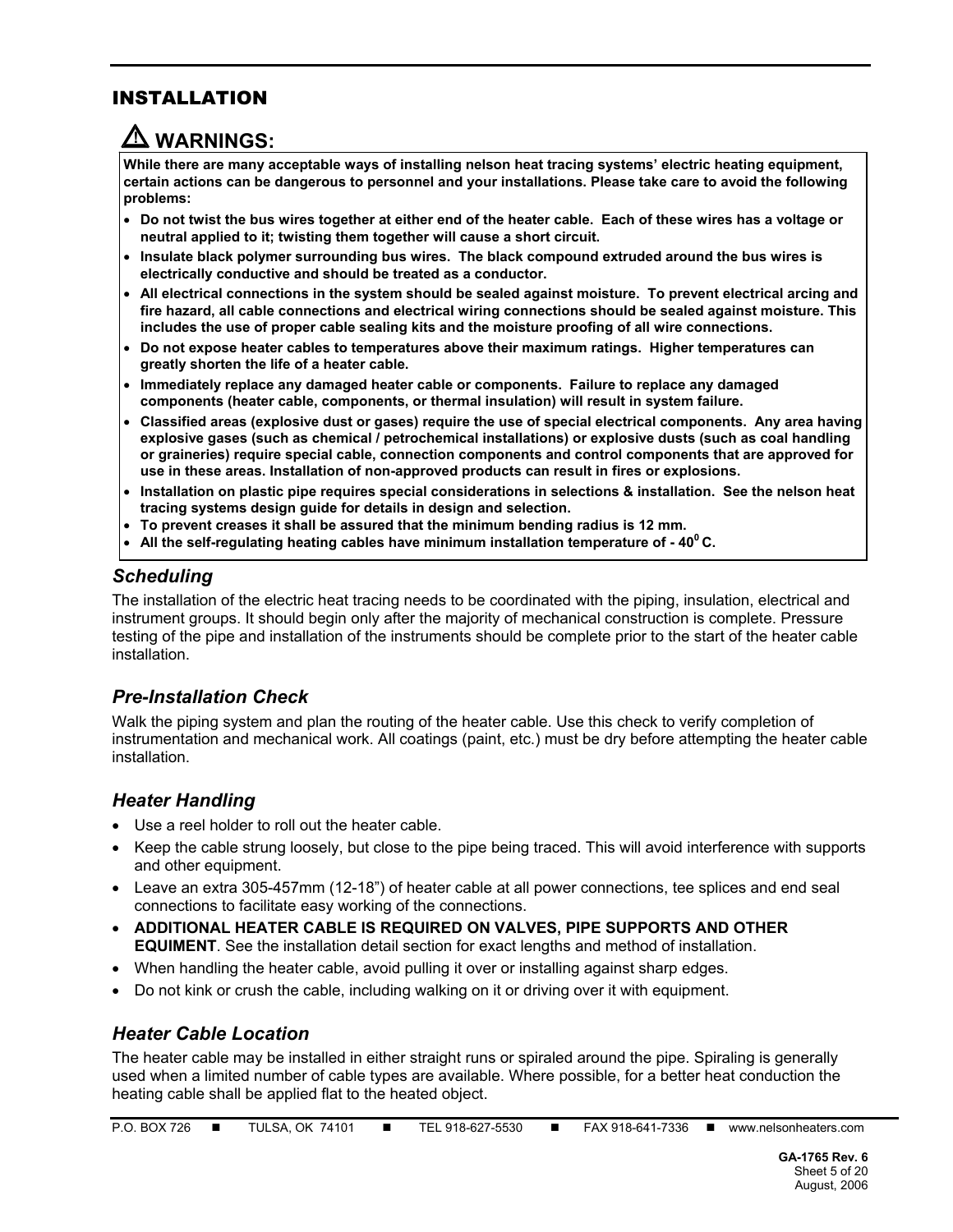# *Straight Tracing*

When straight tracing is used, install the heater cable on the lower quadrant of the pipe. This helps prevent physical damage to the heater cable from falling objects and being walked on.



Figure 2

# *Spiraling*

Spiraling increases the length of heater cable installed per foot of pipe. Installed cable length = Pipe Length X Spiral Factor.

The following example and table will allow you to determine the correct pitch for each pipe size and spiral factor:

*Example: When using .43m (1.4ft) of heater cable on102mm (4") IPS pipe, the Pitch (P) would be 356mm (14")* 





| Opilal Filuli Table (IIIUIES) |     |                      |     |                                         |           |  |  |  |
|-------------------------------|-----|----------------------|-----|-----------------------------------------|-----------|--|--|--|
|                               |     | <b>SPIRAL FACTOR</b> |     |                                         |           |  |  |  |
| <b>Pipe Size</b>              |     |                      |     | (feet of heater cable per foot of pipe) |           |  |  |  |
| (IPS)                         | 1.1 | 1.2                  | 1.3 | 1.4                                     | 1.5       |  |  |  |
| 1.0                           | NR. | NR.                  | NR. | NR.                                     | NR.       |  |  |  |
| 1.5                           | NR. | NR.                  | NR. | NR.                                     | NR.       |  |  |  |
| 2.0                           | 17  | NR.                  | NR. | NR.                                     | NR.       |  |  |  |
| 2.5                           | 20  | 14                   | NR. | NR.                                     | NR.       |  |  |  |
| 3.0                           | 24  | 17                   | 13  | NR.                                     | NR.       |  |  |  |
| 3.5                           | 28  | 19                   | 15  | 13                                      | <b>NR</b> |  |  |  |
| 4.0                           | 31  | 21                   | 17  | 14                                      | NR.       |  |  |  |
| 4.5                           | 35  | 24                   | 19  | 16                                      | 14        |  |  |  |
| 5.0                           | 39  | 26                   | 21  | 18                                      | 15        |  |  |  |
| 6.0                           | 46  | 31                   | 25  | 21                                      | 18        |  |  |  |
| 8.0                           | 59  | 41                   | 33  | 28                                      | 24        |  |  |  |
| 1 inch = $25mm$               |     |                      |     |                                         |           |  |  |  |

Table I Spiral Pitch Table (Inches)

P.O. BOX 726 ■ TULSA, OK 74101 ■ TEL 918-627-5530 ■ FAX 918-641-7336 ■ www.nelsonheaters.com

**GA-1765 Rev. 6** Sheet 6 of 20 August, 2006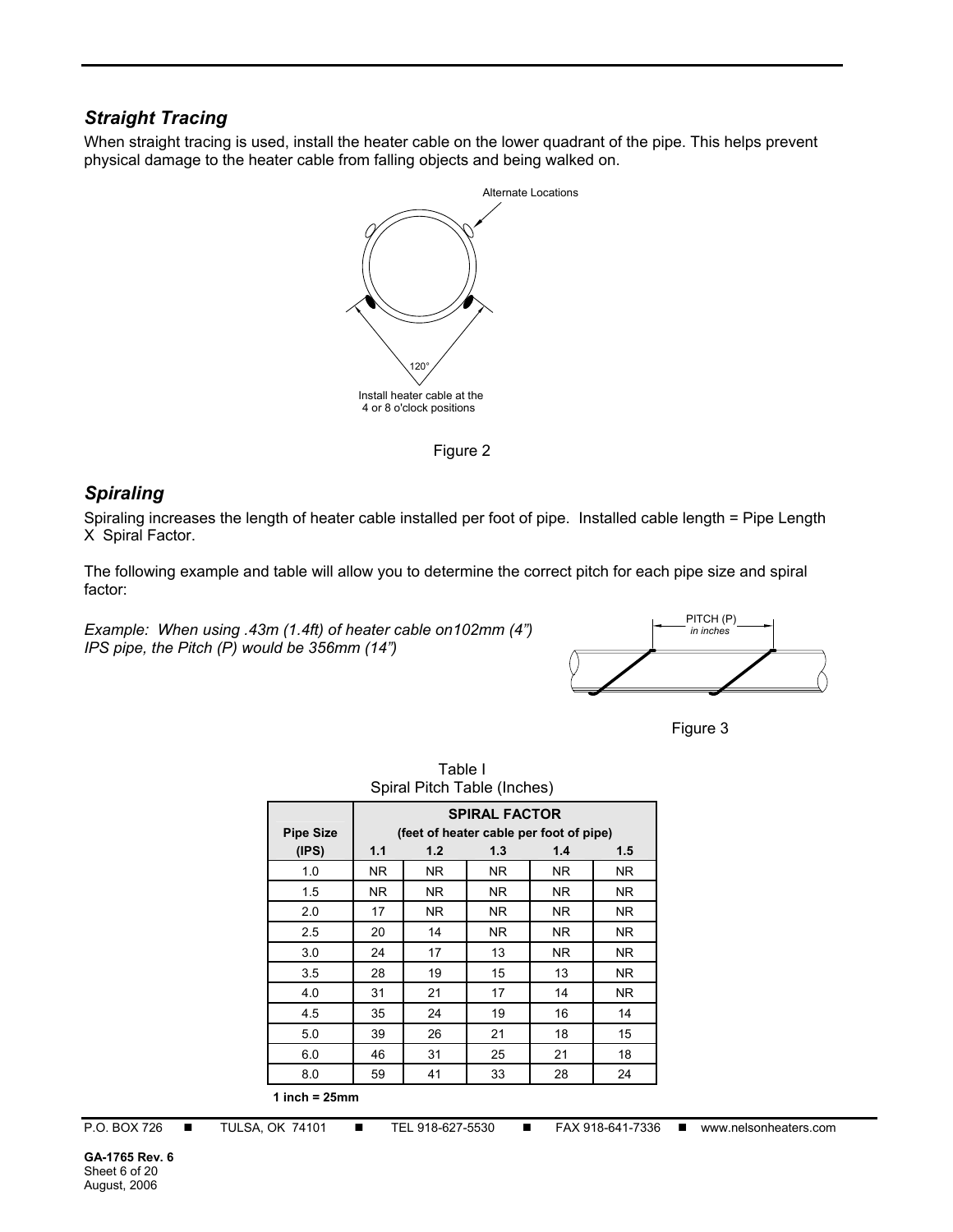# *Attachment*

For regular installations, the heater cable may be attached with fiberglass tape. Plastic wire ties may also be used, provided the plastic has a maximum temperature rating equal to or better than the system requirements. The cable should fit snugly against the pipe and be secured at one 305mm (12") intervals, as shown in

*Figure 4.*



*Notes:* 

- *1) To prevent possible damage to the heater cable, do not fasten with metal straps, wire, vinyl electrical tape or duct tape.*
- *2) Aluminum foil tape should only be used if specified by design. The foil is most often used on plastic pipe to offset the insulate effect of the plastic. See the Nelson Heat Tracing Systems' Design Guide for details. See Figure 5 above.*

# *Cutting the Heater Cable*

Do not cut the cable until it is attached to the pipe. Confirm the allowances for terminations, connections and heat sinks (valves, support, etc.) before cutting the cable. Heater cable power is not affected by cutting to length. Protect all heater cable ends from moisture or mechanical damage if exposed for long periods of time.

# *Installation Details*

Heater cables should be applied in a manner to facilitate the easy removal of valves and small in-line devices without the removal of excessive thermal insulation or having to cut the heater cable. The best way to accomplish this is to loop the cable. The amount of heater cable installed on each valve, hanger, etc. varies with the pipe size and type of device. Table II gives the correct additional cable to be installed on each device.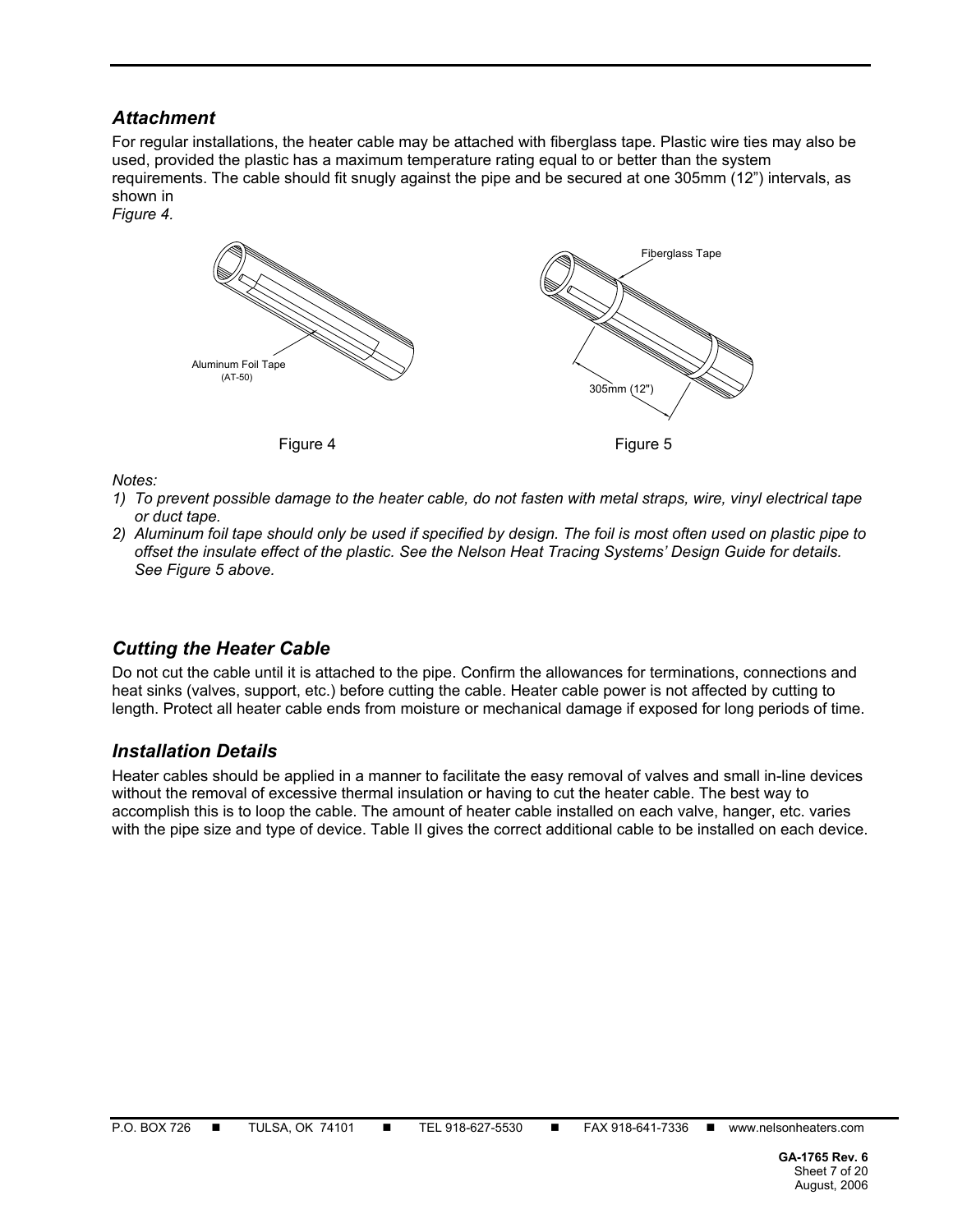| TIGAL LUSS AUUGI                                                                                                                                                     |     |     |     |     |      |  |  |  |
|----------------------------------------------------------------------------------------------------------------------------------------------------------------------|-----|-----|-----|-----|------|--|--|--|
| <b>Pipe Fitting Type</b>                                                                                                                                             |     |     |     |     |      |  |  |  |
| Vent &<br>Pipe<br><b>Pipe</b><br>Globe, Ball &<br>Gate<br><b>Flange</b><br>Valve<br><b>Size</b><br><b>Butterfly Valves</b><br>Pair<br><b>Drain</b><br><b>Support</b> |     |     |     |     |      |  |  |  |
| .50                                                                                                                                                                  | .30 | 1.0 | 1.0 | 1.0 | 1.0  |  |  |  |
| .75                                                                                                                                                                  | .30 | 1.0 | 1.5 | 1.0 | 1.5  |  |  |  |
| 1.00                                                                                                                                                                 | .30 | 1.0 | 1.5 | 1.0 | 2.0  |  |  |  |
| 1.50                                                                                                                                                                 | .30 | 1.0 | 2.0 | 1.5 | 2.5  |  |  |  |
| 2.00                                                                                                                                                                 | .30 | 1.0 | 2.0 | 2.0 | 2.5  |  |  |  |
| 3.00                                                                                                                                                                 | .30 | 1.0 | 2.0 | 2.5 | 3.0  |  |  |  |
| 4.00                                                                                                                                                                 | .50 | 1.0 | 2.5 | 3.0 | 4.0  |  |  |  |
| 6.00                                                                                                                                                                 | .80 | 1.0 | 2.5 | 3.5 | 5.0  |  |  |  |
| 8.00                                                                                                                                                                 | .80 | 1.0 | 2.5 | 4.0 | 7.0  |  |  |  |
| 10.00                                                                                                                                                                | .80 | 1.0 | 3.0 | 4.5 | 8.0  |  |  |  |
| 12.00                                                                                                                                                                | .80 | 1.0 | 3.0 | 5.0 | 9.0  |  |  |  |
| 14.00                                                                                                                                                                | 1.0 | 1.0 | 3.0 | 5.5 | 10.0 |  |  |  |
| 16.00                                                                                                                                                                | 1.0 | 1.0 | 3.5 | 6.0 | 11.0 |  |  |  |
| 18.00                                                                                                                                                                | 1.0 | 1.0 | 3.5 | 7.0 | 12.0 |  |  |  |
| 20.00                                                                                                                                                                | 1.0 | 1.0 | 3.5 | 7.5 | 13.0 |  |  |  |
| 24.00                                                                                                                                                                | 1.0 | 1.0 | 4.0 | 8.0 | 15.0 |  |  |  |

Table II Heat Loss Adder

*Notes:* 

- *1) Nominal pipe length in feet. Adders are for various in-line pipe fittings to compensate for greater areas of heat loss.*
- *2) Values above are based on area average of various fittings available, with the assumption that fitting insulation will be equivalent to pipe insulation. The nominal length of tracer to be applied to a particular fitting would be the value shown in this chart plus the flange-to-flange length of the fitting.*
- *3) For a Flanged Valve Adder choose Valve Type then add one Flange Pair for total adder length.*

The following figures show installation details for various typical situations:

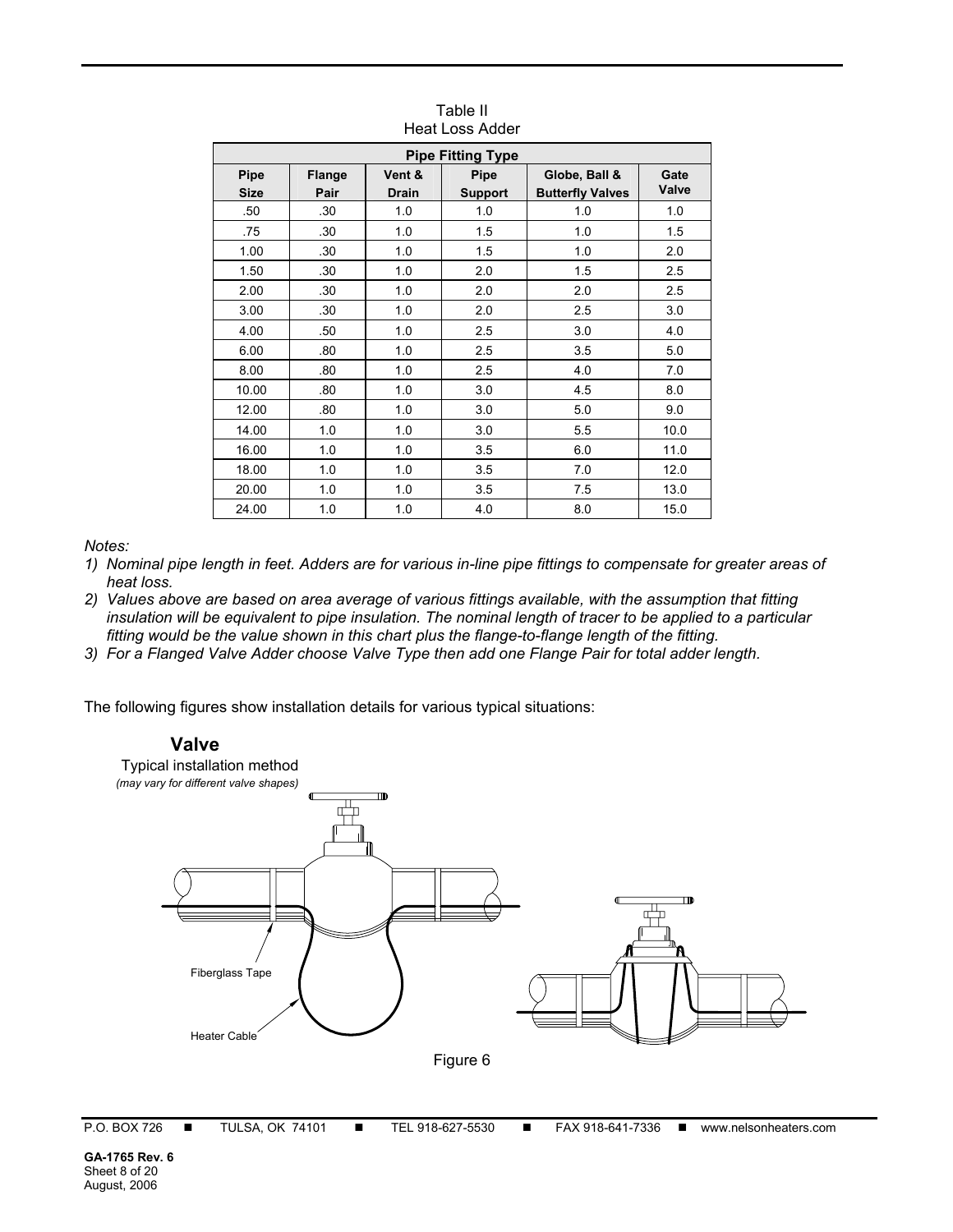





**Bottom View**



Figure 9 **Figure 10**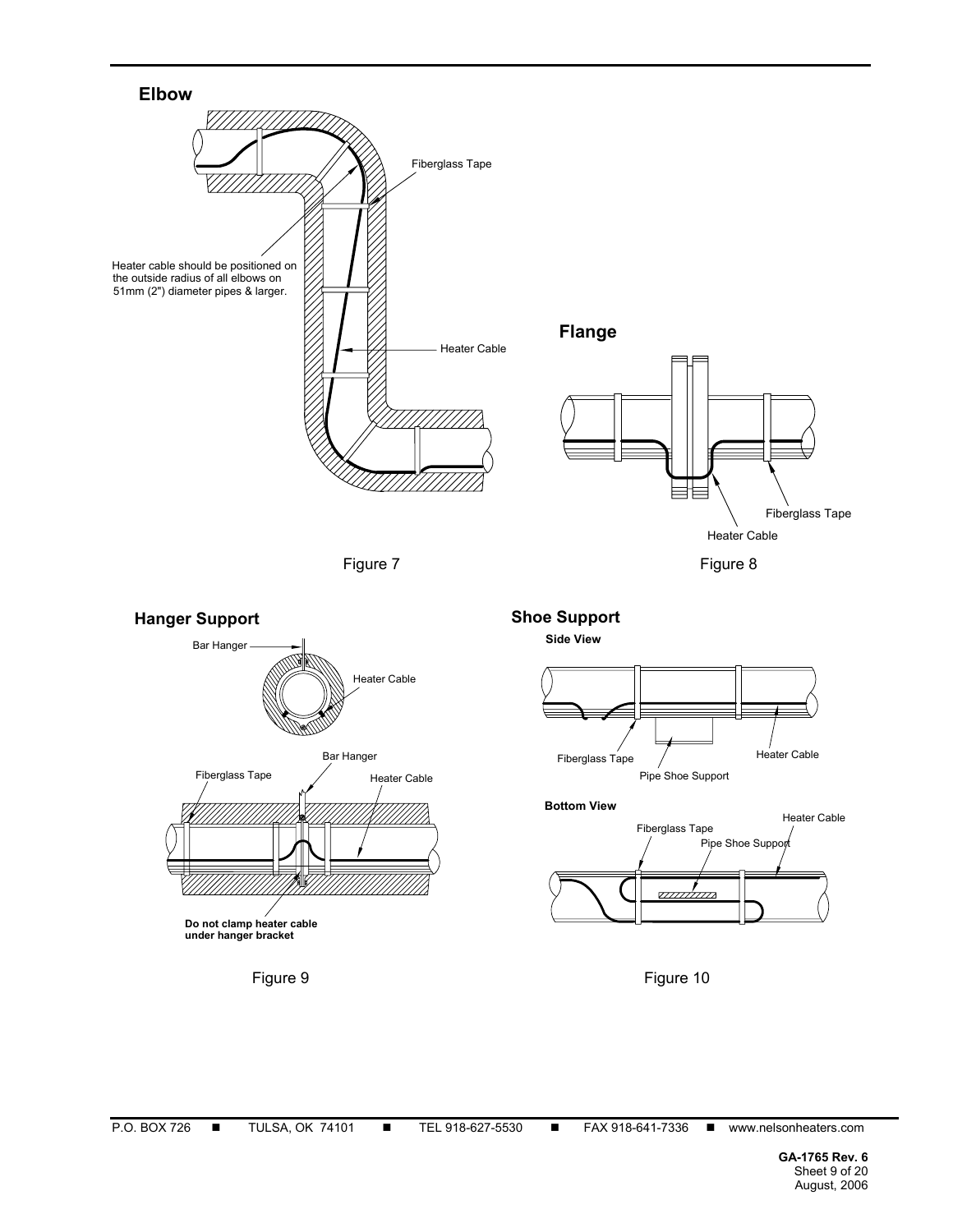# SYSTEM COMPONENTS

Only Nelson Heat Tracing Systems' approved termination, connection and splice kits should be used with the applicable creepage distance and clearances. Failure to do so will void warranties and agency approvals. Installation instructions in each component kit should be followed regarding heater cable preparation and assembly. Make end seals (terminations) and splice connections before making the power connections. It is recommended that all heater cables be tagged as they are installed with a discrete circuit number. This will facilitate identification, components needed and electrical wiring during later phases of the installation. Power connection kits utilize an adapter plate kit for installation on instrument tubing and tanks. Installation instructions for mounting are included in each kit.



*Note: Heater cable power connections and end seals are required for each heater cable. Heater cable splices, tees, and thermostats are used as needed.* 

Figure 11

# THERMAL INSULATION

# *Pre-Installation Checks*

Inspect the heater cable and components for correct installation and possible damage. In particular, verify that:

- The proper extra amount of heater cable has been installed at each valve, flange, pipe support, etc. and that it is free from physical nicks, tears or gouging. Additional cable beyond the specified amount at a heat sink is not a problem due to the self-regulation effect of the heater cable.
- Connections, splices and end seals are correctly installed, including cable seals at power connection enclosures.

# *Installation*

Check the thermal insulation type and thickness against the design criteria. Changes in insulation type or thickness may require a different wattage heater cable. Verify that all pipe work, including wall penetrations, fittings, etc. has been completely insulated.

| P.O. BOX 726 | <b>TULSA, OI</b> |
|--------------|------------------|
|              |                  |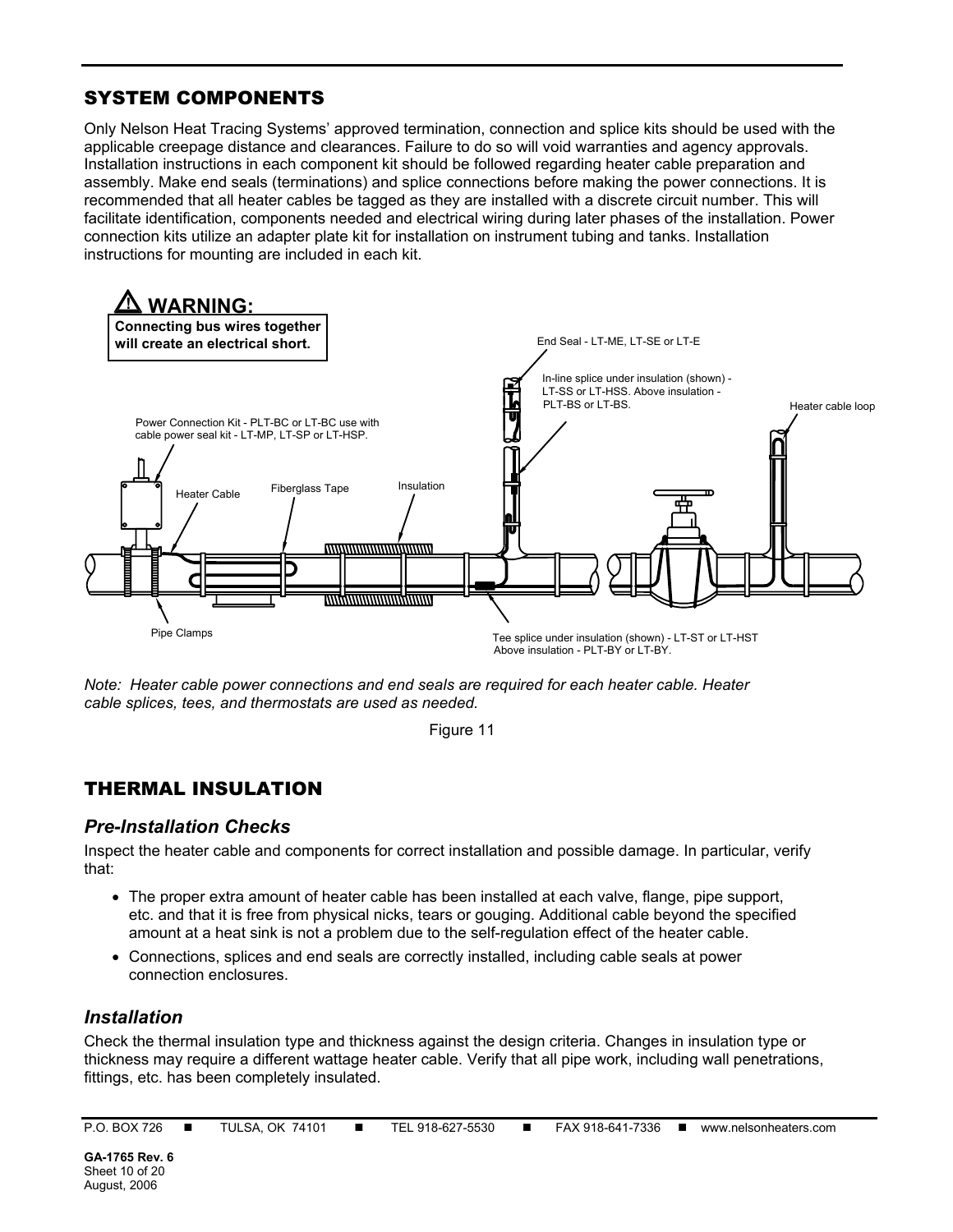Check the system to verify that:

- Insulation is not wet from rainfall prior to the application of waterproofing.
- Lap joints on vertical piping are properly overlapped higher piece lapped over the top of lower piece.
- Band seals are used at lap joints to prevent the ingress of water.
- All penetrations of lagging (valve stems, hanger rods, etc.) are properly water proofed.
- Irregular shaped items (i.e. pumps, etc.) are properly waterproofed.

To minimize potential damage to the heater cable, install the insulation as soon as possible. It is recommended that another insulation resistance (megger) test be done after the insulation has been installed to verify that the heater cable was not damaged during the insulation installation.

# *Marking*

Install "Electric Trace" signs on alternate sides of the piping at regular intervals, as a warning to maintenance personnel. Permanently mark the outside of the insulation lagging with the location of heater cable components. This will facilitate maintenance in the event of a problem.

# THERMOSTATS & SENSORS

Temperature sensitive applications will require the use of a thermostatic control. Selection of the proper thermostat must consider voltage and amperage ratings of the device as well as the suitability of housing for the environment (explosion proof, rain tight, corrosion resistance, etc.). Thermostat housing should be mounted as close as possible to the power connection kit. It may be attached to the power connection kit provided code requirements are met with regard to conduit connections seals, etc. To sense the coolest air temperature, ambient (air sensing) thermostats should be mounted in the shade when possible. When using pipe-sensing thermostats, the bulb (sensor) should be mounted on the opposite side of the pipe from the heater, or as far away as is practical. This will allow the thermostat to sense the actual pipe temperature and not be influenced by the heater temperature. Mount the bulb at least three (3) feet from the closest heat sink if possible.

Moisture inside the enclosure will cause both corrosion and electrical shorting problems. The potential for this type of problem, can be greatly reduced by:

- Proper sealing of all enclosures openings.
- Keeping enclosure cover closed and secured as mush as possible during installation sequence.
- Proper closing and sealing of the cover to prevent leaking into the housing.
- Use of a moisture proofing/electrical spray (aerosol) sealant on thermostat and electrical connections (including all metal parts) at completion of installation.
- Connection and use of space heater if thermostat is so equipped. **Do not de-energize space heater during summer months.**

# ELECTRICAL REQUIREMENTS

# *Voltage Rating*

Verify that the heater cable voltage rating is suitable for the service being used. 240 volt rated cables may be used from 208 to 277 volts, with an accompanying change in power output. See Nelson Heat Tracing Systems Design Guide for power correction factor. Voltage and wattage ratings are printed on the heater cable.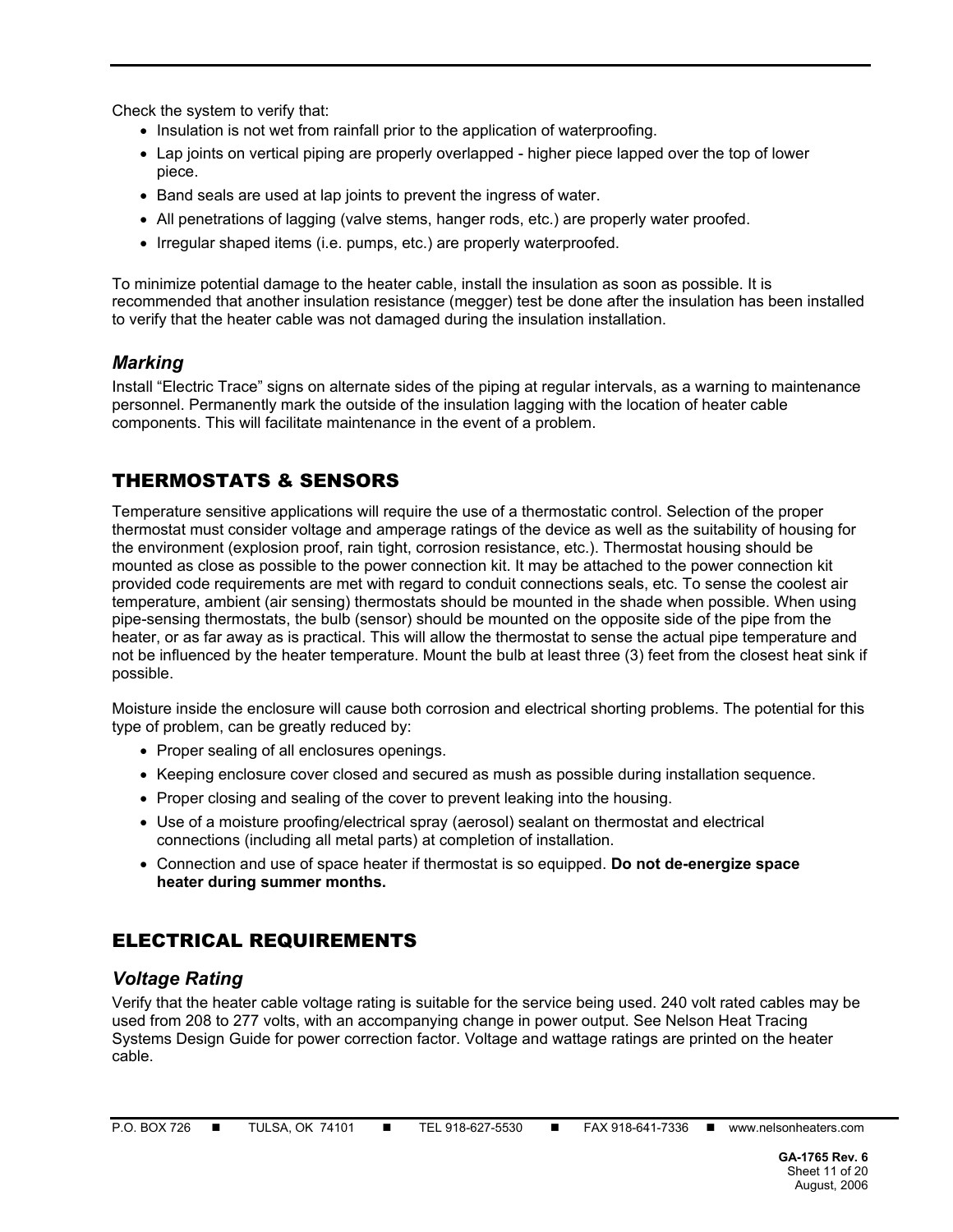# *Electrical Loading*

Size over-current protective devices according to Nelson Heat Tracing Systems Literature/Design Guide. If devices are other than standard thermal magnetic circuit breakers, consult factory.

# *Ground Fault Protection*

Ground fault circuit breakers are required on all heater constructions per the 1996 National Electric Code. Typically, 30ma trip devices are required due to the capacitive leakage of the heater cable construction.

# *Waterproofing*

Moisture penetration of the electrical system is the single largest source of problems in a heater cable system installation. Therefore, particular care must be given to the proper sealing of all electrical connections and splices. Heater cable sealing kits will provide a proper seal for the heater cable itself, when used per kit instructions. All other electrical connections (heater to power wiring, thermostat connections, panel and breaker connections, etc.) should be sealed or moisture proofed in some fashion. Either mastic shrink tube or an aerosol electrical insulative sealant should be used on all connections to reduce any moisture penetration. The sealant will also reduce the potential for corrosion on exposed metal parts.

# TESTING

Electrical tests are required at specific points in the receipt and installation of the heater cable. This periodical testing is designed to prevent the expenditure of wasted labor in the event of damage to the product. Installation costs of the cable and thermal insulation are much greater that the heater cable. Quick identification of any heater cable damage is the most economic approach to an installation. An insulation resistance test should be performed at the following point during the installation process:

- UPON RECEIPT of the heater cable
- BEFORE thermal INSULATION installation
- IMMEDIATELY AFTER thermal insulation installation (ATEX certified installations require megger at this point)
- As part of a PERIODIC MAINTENANCE program

# *Procedure*

The insulation resistance test is used to check for damage to extruded jackets. Connections for the megger are made as shown in *Figures 12 & 13*.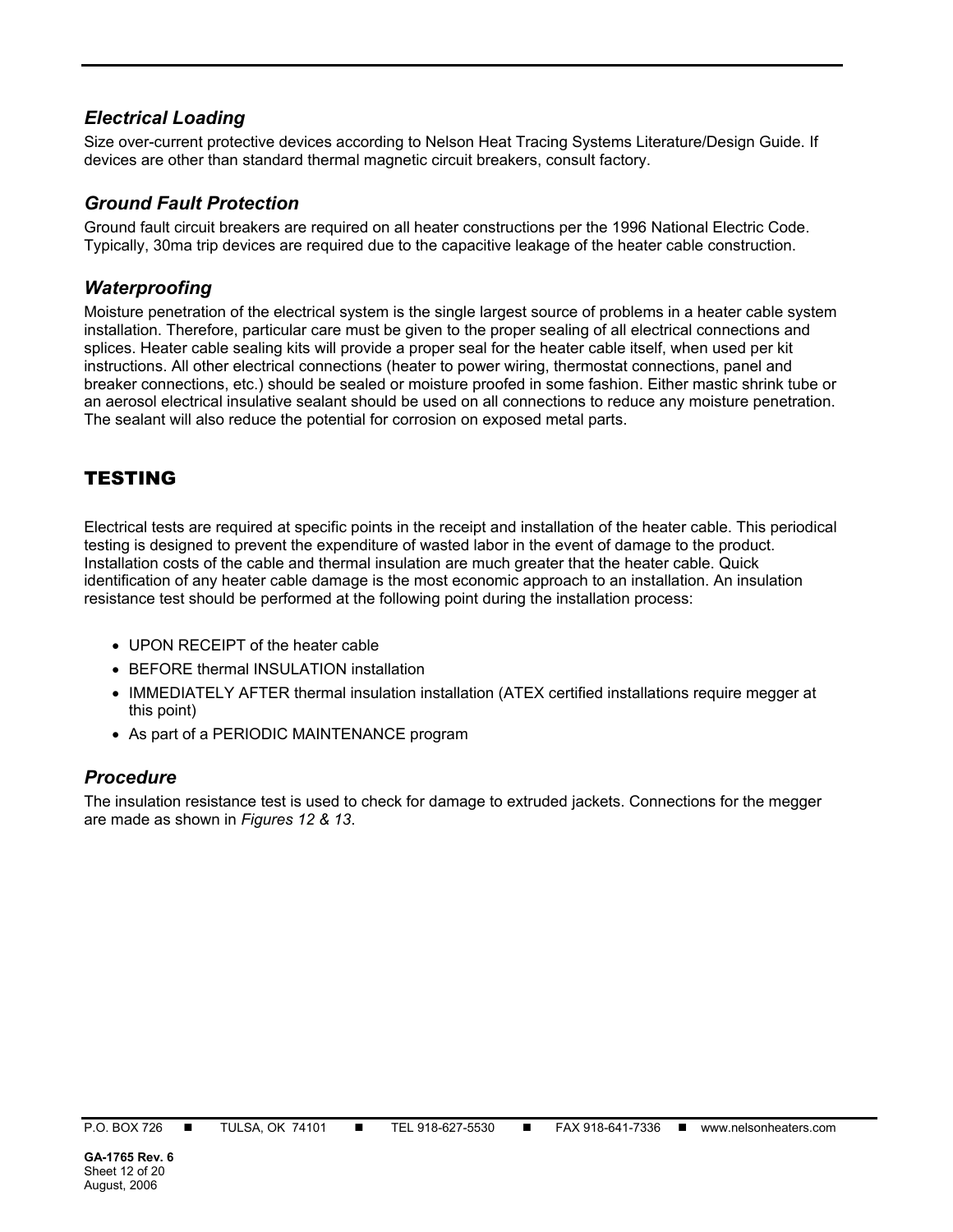

*Note: Test should use at least a 1000 VDC megger. Do not use a megger with an excess of 2500 VDC. Minimum acceptable readings should be 20 megohms per circuit, regardless of length.* 



A record should be kept of the readings taken from the time the cable is first installed on the pipe. A history of the insulation resistance reading can be helpful in spotting moisture ingress into the electrical system (by seeing a gradual decline in the insulation resistance or physical damage to the heater cable (sharp decline in the insulation resistance). A sample record for this is shown in *Figure 14.*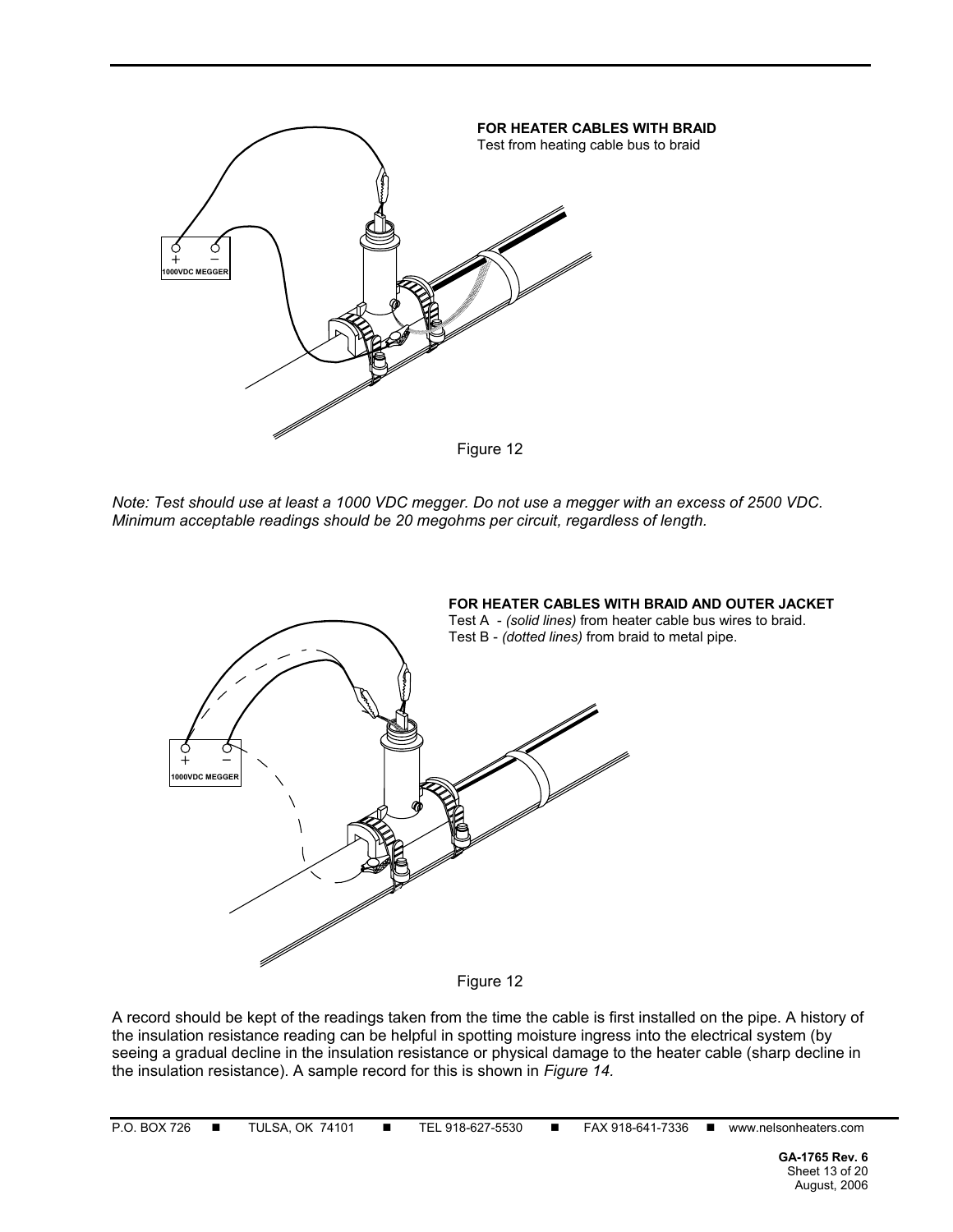| KOL                                           |           |              |                    | <b>Circuit Number</b> |                                        |
|-----------------------------------------------|-----------|--------------|--------------------|-----------------------|----------------------------------------|
| <b>TRACING SYSTEMS</b>                        |           |              | <b>Heater Type</b> |                       |                                        |
|                                               |           |              | Circuit Length     |                       |                                        |
| <b>Periodic Inspection Record</b>             |           |              |                    |                       |                                        |
| <b>Freeze Protection Circuits -</b>           |           |              |                    |                       |                                        |
| Perform these checks as season                |           |              |                    |                       |                                        |
| requiring use approaches.                     |           |              |                    |                       |                                        |
| <b>Temperature Maintenance Circuits -</b>     |           |              |                    |                       |                                        |
| Perform these checks at least twice per year. |           |              |                    |                       |                                        |
| <b>Maintenance Checks for</b>                 |           | <b>Month</b> |                    | Year                  |                                        |
| Visual inspection inside connection box       | Initial   |              |                    |                       |                                        |
| corrosion, moisture, etc.                     | Date      |              |                    |                       |                                        |
| Damage or cracks (leaks) in insulation        | Initial   |              |                    |                       |                                        |
| seals at valves, hangers, pumps, etc.         | Date      |              |                    |                       |                                        |
| Heater cable properly connected and           | Initial   |              |                    |                       |                                        |
| grounded. Heater cable and connections        |           |              |                    |                       |                                        |
| insulated from connection box.                | Date      |              |                    |                       |                                        |
| Thermostat checked for moisture, corrosion,   | Set Point |              |                    |                       |                                        |
| set point, switch operation, and capillary    | Initial   |              |                    |                       |                                        |
| damage                                        | Date      |              |                    |                       |                                        |
| Megger tests performed at power               | Reading   |              |                    |                       |                                        |
| connection with both bus wires disconnected   | Initial   |              |                    |                       |                                        |
| from power wiring.                            | Date      |              |                    |                       |                                        |
| Circuit voltage at power connection.          | Reading   |              |                    |                       |                                        |
| Circuit amperage after 5 minutes              | Reading   |              |                    |                       |                                        |
| Pipe temperature at time amps were measured.  | Reading   |              |                    |                       |                                        |
| Watts/Ft.                                     |           |              |                    |                       |                                        |
| Volts x Amps = $w/ft$ .                       | Initial   |              |                    |                       |                                        |
| feet                                          | Date      |              |                    |                       |                                        |
| All connections, boxes, and thermostats       | Initial   |              |                    |                       |                                        |
| have been resealed.                           | Date      |              |                    |                       |                                        |
| End seals, covered splices and tees marked    | Initial   |              |                    |                       |                                        |
| On insulation cladding.                       | Date      |              |                    |                       |                                        |
| <b>Remarks &amp; Comments</b>                 |           |              |                    |                       | <b>Periodic Inspection Record Form</b> |
|                                               |           |              |                    |                       |                                        |
|                                               |           |              |                    |                       |                                        |
|                                               |           |              |                    |                       |                                        |
|                                               |           |              |                    |                       |                                        |
|                                               |           |              |                    |                       |                                        |
|                                               |           |              |                    |                       |                                        |
|                                               |           |              |                    |                       |                                        |
|                                               |           |              |                    |                       |                                        |
|                                               |           |              |                    |                       |                                        |

#### Figure 13 *Periodic Inspection Record Form*

The Periodic Inspection record Form may be used in one of two ways:

- 1) *One sheet per circuit. -* The results of periodic tests of a single circuit are posted in vertical columns, beginning on the left and working toward the right. This allows easy comparison of test values for up to seven test sequences on an individual circuit.
- 2) *One circuit per column. -* Test data for a single test sequence on as many as seven circuits can be recorded on a single sheet.

P.O. BOX 726 ■ TULSA, OK 74101 ■ TEL 918-627-5530 ■ FAX 918-641-7336 ■ www.nelsonheaters.com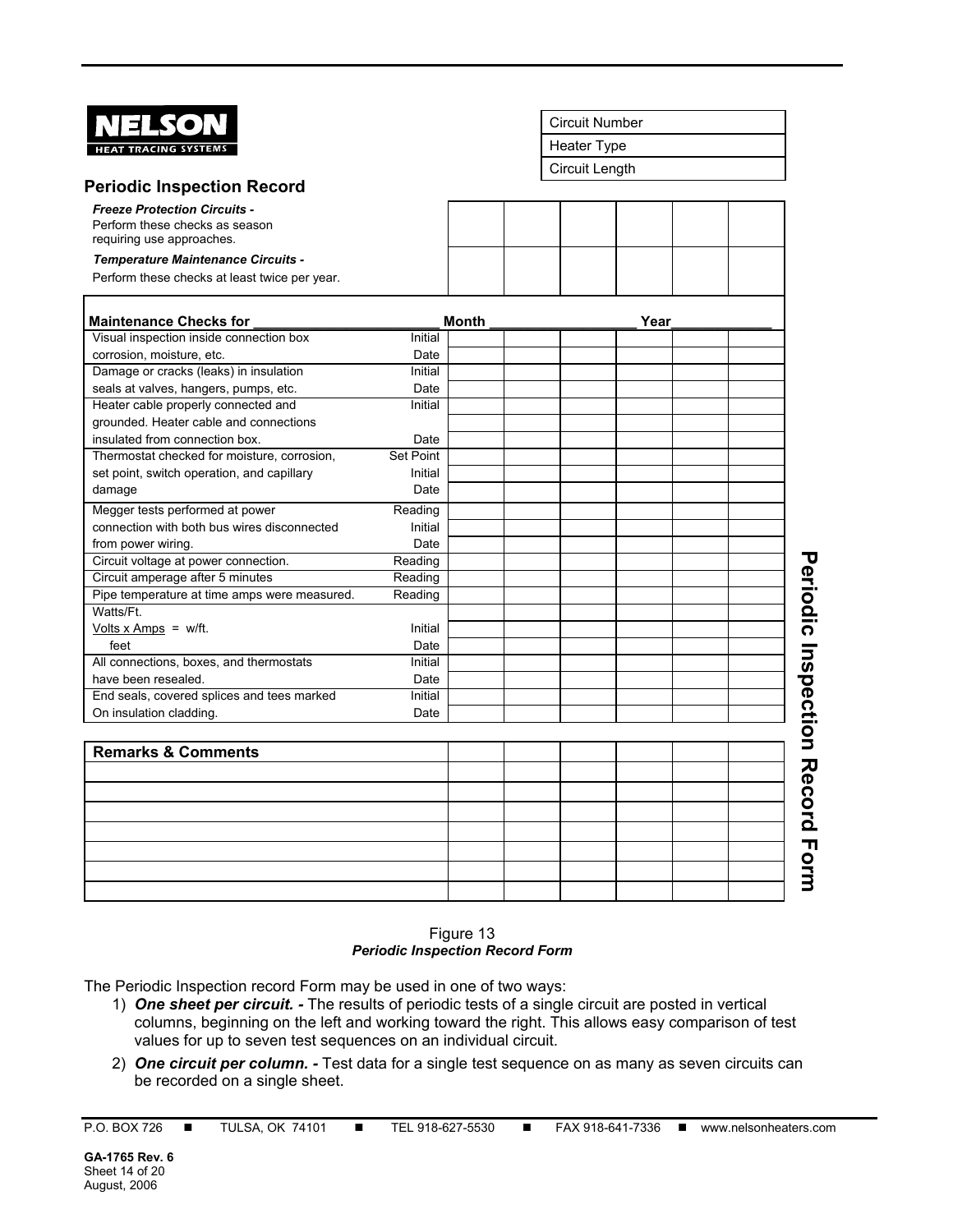# START-UP

# *Heat-up Time*

Heat-up capacity (the ability to heat the pipe and it's contents rapidly) is not normally designed into the system. Cold start-ups should allow adequate time for the pipe to come up to temperature.

# *Diversity Factor*

If the electrical supply capability is limited, then a diversity factor may be used in a cold start situation (trying to start the entire system up in very cold weather). This is accomplished by staggering the initial turn on of the heater cable circuits to allow the inrush currents to occur in a sequential fashion rather than all at once.

# OPERATION & MAINTENANCE

#### *System Design, Installation & Documentation*

The heater cable system must be properly designed, installed and documented. This documentation should at least included line lists and location identification documentation. As built installation drawings provided the optimum maintenance tool. Test records should also be considered as part of the system documentation requirements. *See Figure 15.* 

#### *Preventive Maintenance*

A preventive maintenance program is needed which will encompass both visual and electrical checks of the system. These should be done not only before initial operation of the system, but also on a scheduled basis. The checks should also be done after any maintenance has been performed.

#### *Visual Inspections*

- Thermal insulation check weatherproofing for damage, missing seals, cracks or gaps in caulking and mastic coatings, damaged or missing lagging. When damage does exist, the insulation will need to be repaired or replaced, and then resealed. WET INSULATION HAS POOR INSULATING PROPERTIES, THEREFORE THE INSULATION MUST BE KEPT DRY. If insulation has been damaged, check the heater cable for damage - replace the damaged section.
- Inspect junction boxes, connection boxes and thermostats for corrosion, moisture or foreign matter.
- Tightness of electrical connections, proper electrical insulation of heater cable wires, adequacy of moisture seal on electrical connections and that a minimum of one (1) inch of electrically insulated heater extends above the grounding connection. No strands of the ground braid should extend above this connection.
- Check all thermostats or sensor capillary leads to verify they are tied back and shielded from physical damage.
- Verify all enclosure, connection box, etc. covers are properly closed and that the thermostat is switching off and on by measuring current flow in the circuit when the unit switches on. Reset the knob to the proper temperature after completion of the test.

# *Frequency*

Inspections should be made prior to the start of the freeze season on freeze protection systems. Process maintenance systems should be checked on a frequent base, at least twice a year.

# *Personnel Training*

Qualified maintenance personnel must be used to maintain the system. It is recommended that periodic training programs be utilized to assist in keeping maintenance personnel up to date on equipment and procedures.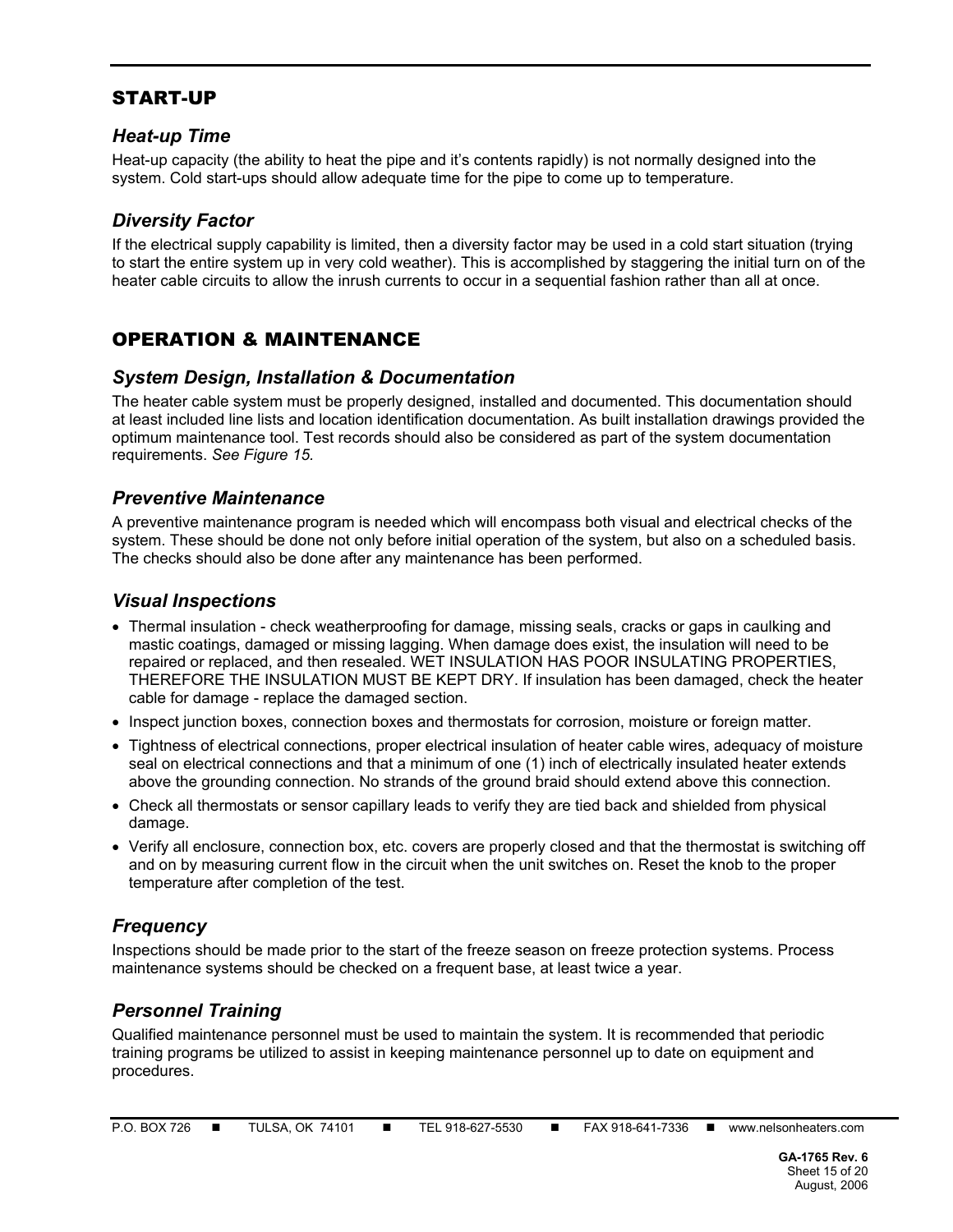#### *Maintenance*

The heater cables will not require any maintenance. Mechanical temperature controls should be sprayed with a moisture repellent/corrosion inhibitor once a year on all metal parts.

#### *Piping Repairs*

Disconnect the electrical connection for the heater cable and protect it from mechanical or thermal damage during the repair. Check the heater cable installation after the repairs per established procedures. Replace and water seal the thermal insulation system.

# DAMAGED PRODUCTS

Do not attempt to repair a damaged heater cable - replace the entire section. Fault currents will often destroy the bus wire / core material interface between the damaged portion and the voltage supply end of the circuit.

Replace the damaged heater cable immediately. Moisture migration into the good section of the heater cable may cause electrical shorting in that cable after repair of the damaged section.

Any product exposed to fire or flame should be removed from service immediately and replaced. Further fire damage could result if energized.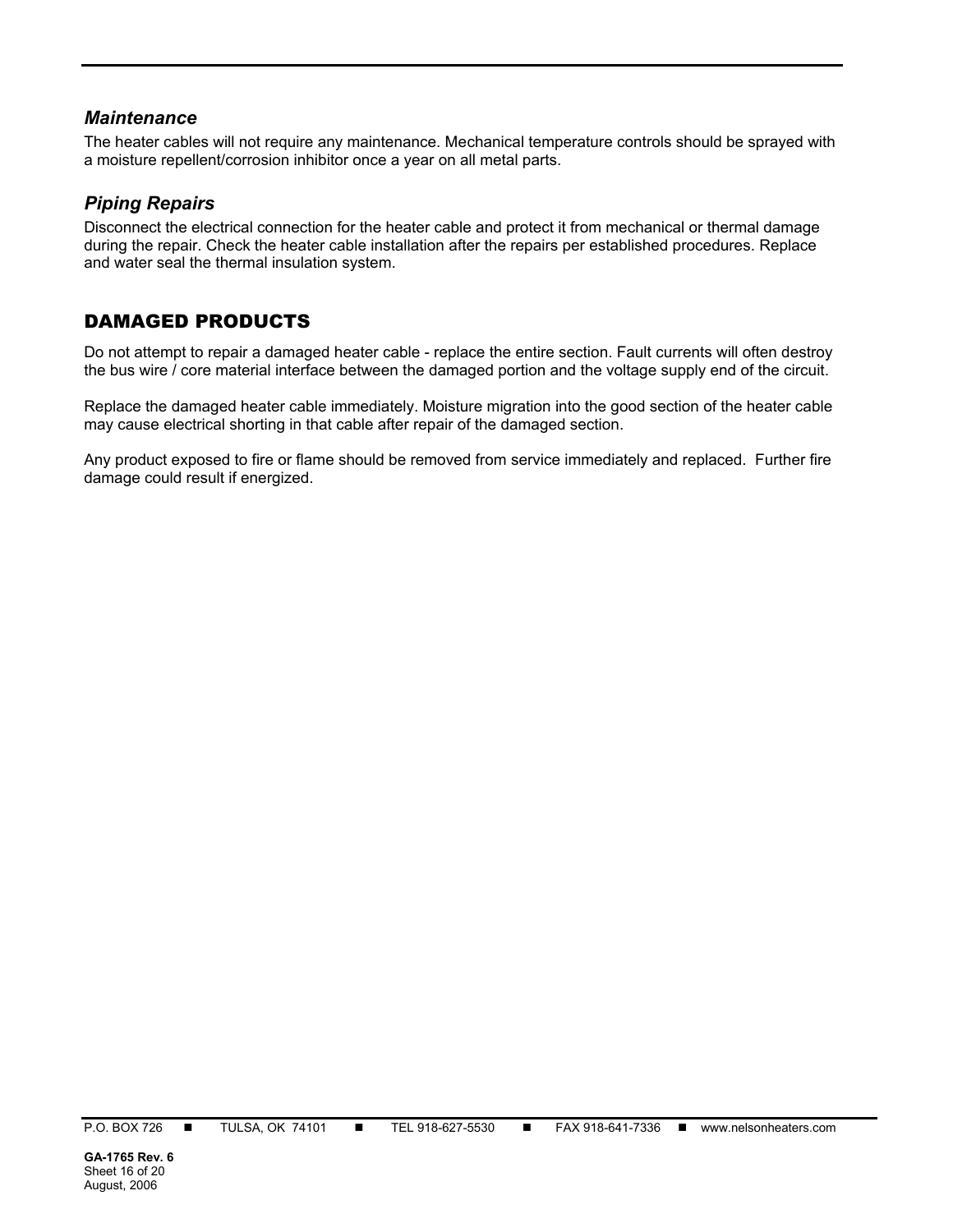# TROUBLESHOOTING

|    | <b>SYMPTOMS</b>                                       | <b>PROBABLE CAUSE</b>                                                |                           | <b>CORRECTION</b>              |                                                                                                                                                                                                                                                                            |
|----|-------------------------------------------------------|----------------------------------------------------------------------|---------------------------|--------------------------------|----------------------------------------------------------------------------------------------------------------------------------------------------------------------------------------------------------------------------------------------------------------------------|
| А. | <b>Circuit Breaker Trips</b><br>(Standard)            | Circuit breaker<br>1.<br>undersized<br>2.<br>Circuit oversized<br>3. | Start-up at too low temp. | 1, 2, 3.                       | Re-establish what the current loads are<br>going to be and resize the breakers.*                                                                                                                                                                                           |
|    |                                                       | 4.                                                                   | Defective circuit breaker | 4.                             | Replace circuit breaker.                                                                                                                                                                                                                                                   |
|    |                                                       | 5.<br>Connection and/or<br>out.                                      | splices may be shorting   | 5, 6.                          | Locate and repair incorrect connections,<br>splices, or damaged sections of heater<br>cable.** Megger per installation<br>instructions.                                                                                                                                    |
|    |                                                       | 6.<br>heater cable may be<br>causing a short.                        | Physical damage to the    |                                |                                                                                                                                                                                                                                                                            |
|    |                                                       | 7 <sub>1</sub><br>seal.                                              | Wires connected at end    | $7_{\scriptscriptstyle{\sim}}$ | Disconnect wires and perform a current<br>check for possible other damage.                                                                                                                                                                                                 |
| В. | <b>Circuit Breaker Trips</b><br>(Ground Leakage Type) | All of section A.<br>1.                                              |                           | 1.                             | All of section A.                                                                                                                                                                                                                                                          |
|    |                                                       | 2.<br>Excessive moisture in<br>connection boxes or<br>splices.       |                           | 2 <sub>1</sub>                 | Dry out and re-seal connections and<br>splices. Megger per Installation<br>Instructions (20 megohms min.) Work<br>on connections outside the thermal<br>insulation first, going to the below<br>insulation connections and seals after<br>the others have been eliminated. |
|    |                                                       | 3.<br>power feed wire with<br>moisture present.                      | Nick or cut in heater or  | 3.                             | Locate and repair or replace damaged<br>heater cable or power wire.**                                                                                                                                                                                                      |

\*Check to see if existing power wire sizing is compatible with larger sized breakers.

\*\*To locate shorting problems, follow these steps:

- 1) Visually inspect the power connections and splices that are outside of the thermal insulation for proper installation.
- 2) Check around the valves, pumps, and any area where there may have been maintenance work done, for visual indications of damage.
- 3) Look for crushed or damaged insulation lagging along the pipe.
- 4) Inspect heater cable splices under the thermal insulation.
- 5) If you have not located the problem by now, you will have to isolate one section of the heater cable at a time until you determine the general area of damage. First, isolate by disconnecting any tees or splices then remove insulation from that area until the specific damage is found. For long runs of cable, it may be necessary to cut the cable in half to isolate the shorted section.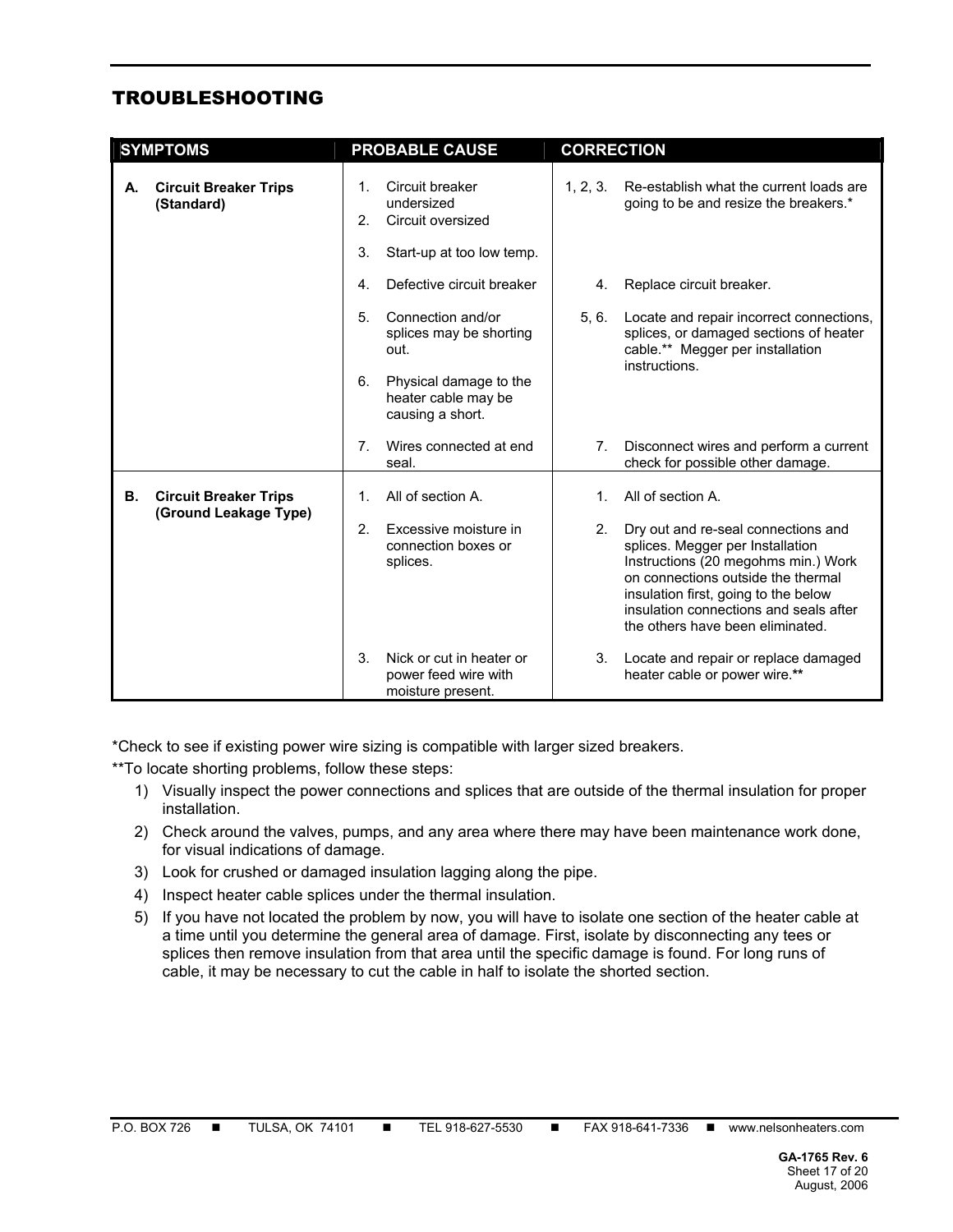|    | <b>SYMPTOMS</b>                                                                            |    | <b>PROBABLE CAUSE</b>                                                                                                         |             | <b>CORRECTION</b>                                                                                                                                                                 |
|----|--------------------------------------------------------------------------------------------|----|-------------------------------------------------------------------------------------------------------------------------------|-------------|-----------------------------------------------------------------------------------------------------------------------------------------------------------------------------------|
|    | C. Power output is zero or<br>lower than rated.***                                         | 1. | Low or no input voltage.                                                                                                      | $1_{\cdot}$ | Repair electrical supply lines and<br>equipment.                                                                                                                                  |
|    |                                                                                            | 2. | Circuit is shorter than design<br>shows.<br>Splices or tees may not<br>a.<br>have been connected.<br>b. Heater cable may have | 2.          | Check routing and length of heater cable<br>(use "as-builts"), and recalculate power<br>requirements.<br>Connect and recheck the power.<br>а.<br>b. Locate and repair the damaged |
|    |                                                                                            |    | been severed.                                                                                                                 |             | heater cable. Recheck the power.                                                                                                                                                  |
|    |                                                                                            | 3. | Improper crimping causing a<br>high resistance connection.                                                                    | 3.          | Re-crimp using correct procedure.                                                                                                                                                 |
|    |                                                                                            | 4. | Control thermostat is wired in<br>the opened position.                                                                        | 4.          | Rewire in the normally closed position.                                                                                                                                           |
|    |                                                                                            | 5. | Pipe is at an elevated<br>temperature.                                                                                        | 5.          | Check pipe temperature and recalculate<br>the output.***                                                                                                                          |
|    |                                                                                            | 6. | Heater cable has been<br>exposed to excessive<br>moisture.                                                                    | 6, 7.       | Replace the heater cable.                                                                                                                                                         |
|    |                                                                                            | 7. | Heater cable has been<br>exposed to excessive<br>temperatures.                                                                |             |                                                                                                                                                                                   |
| D. | <b>Power output appears</b><br>correct but pipe<br>temperatures are below<br>design value. | 1. | Insulation is wet.                                                                                                            | 1.          | Remove and replace with dry insulation<br>and insure proper weatherproofing.                                                                                                      |
|    |                                                                                            | 2. | Insufficient heater cable was<br>used on valves, supports, and<br>other heat sinks.                                           | 2.          | Splice in additional heater cable but do not<br>go over maximum circuit length.                                                                                                   |
|    |                                                                                            | 3. | Thermostat was set incorrectly                                                                                                | 3.          | Reset the thermostat.                                                                                                                                                             |
|    |                                                                                            | 4. | There are thermal design<br>inconsistencies.                                                                                  | 4.          | Check with the local or factory<br>representatives for design conditions.<br>Modify as recommended.                                                                               |

\*\*\* The power output on lower resistance heater cables is temperature sensitive and requires a special procedure to determine it's value.

- 1) Check the pipe temperature under the thermal insulation.
- 2) Allow heater cable to stabilize for 10 minutes and then measure the current.
- 3) Calculate the power (watts / ft.) of the heater cable by multiplying the current by the input voltage and dividing by the actual circuit length, **I x V / Ft. = Watts / Ft.**
- 4) Compare this measured value to the power output curves for the heater cable at the measured pipe temperature. If the heater cable's actual output is substantially below the theoretical output, the bus wire interface with the core has been damaged by the fault current and the cable must be replaced. This is not a highly accurate method of analysis, so use discretion in comparing theoretical and actual values.

P.O. BOX 726 ■ TULSA, OK 74101 ■ TEL 918-627-5530 ■ FAX 918-641-7336 ■ www.nelsonheaters.com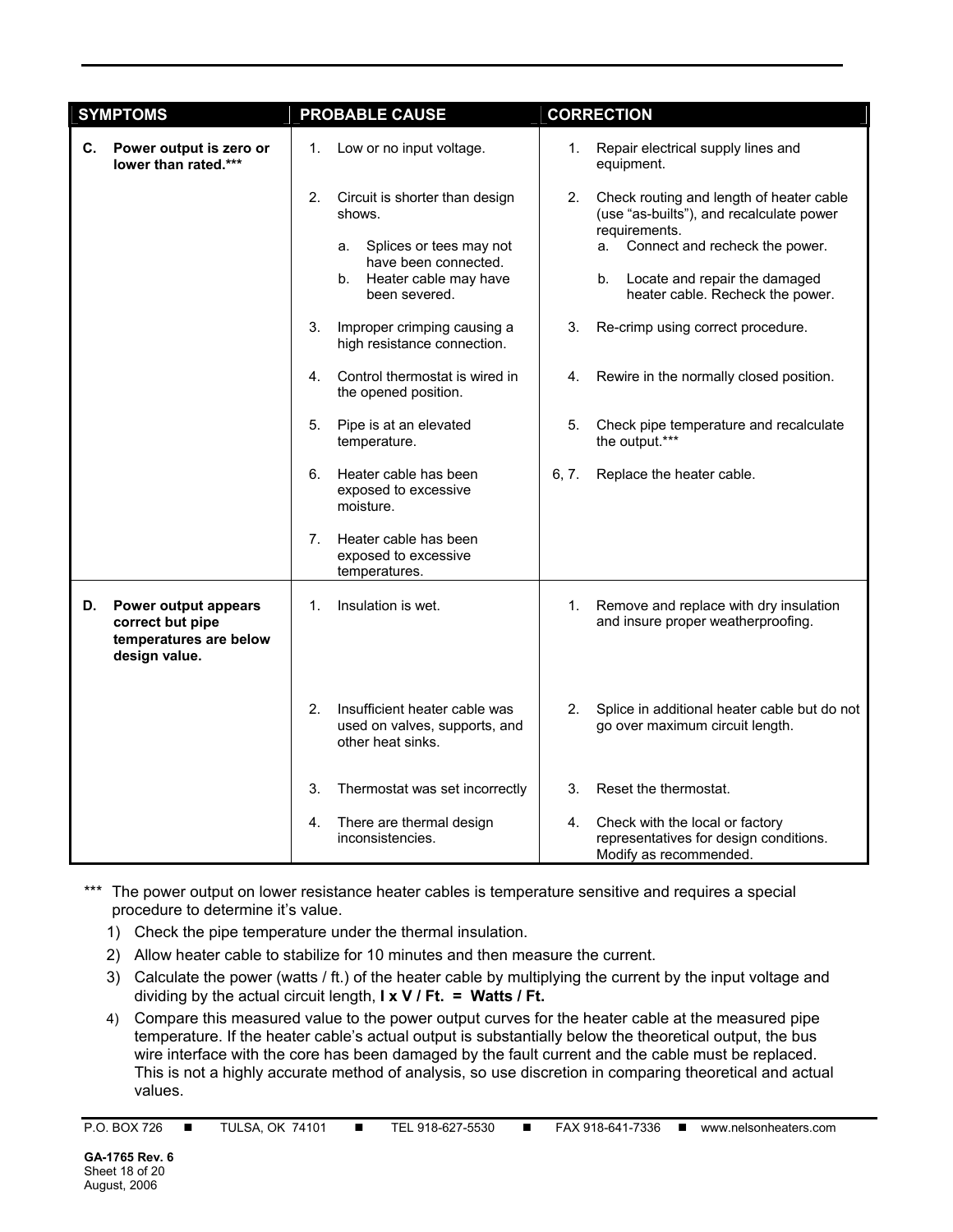| 1.         |      | Circuit No.                                                                                              |               |                            |
|------------|------|----------------------------------------------------------------------------------------------------------|---------------|----------------------------|
| 2.         |      | Receiving Documentation                                                                                  |               |                            |
|            | Item |                                                                                                          | <b>DESIGN</b> | <b>ACTUAL</b>              |
|            |      | A. Cable Type                                                                                            |               |                            |
|            |      | B. Cable Length                                                                                          |               |                            |
| 3.         |      | <b>Receiving Testing</b>                                                                                 |               |                            |
|            |      | A. Check for physical damage                                                                             |               | Damage____________________ |
| В.         |      | <b>Continuity Check</b><br>Check for continuity between power leads.                                     |               |                            |
|            |      | C. 500VDC min., 2500VDC recommended,<br>megger check between leads and                                   |               |                            |
|            |      | sheath, 20 megohms min.                                                                                  |               |                            |
|            |      | D. Lot No.                                                                                               |               |                            |
| 4.         |      | Post Installation Testing                                                                                |               |                            |
|            |      | A. Continuity Check<br>Check for continuity between cold leads.                                          |               |                            |
|            | В.   | 500VDC min., 2500VDC recommended,<br>megger check between leads and<br>sheath, 20 megohms min.           |               |                            |
|            |      | C. Visually Check Cable Installation Prior to<br>Release for Thermal Insulation.                         |               |                            |
| 5.         |      | Final Testing and Commissioning                                                                          |               |                            |
|            |      | A. Circuit approved for testing by client.                                                               |               |                            |
| В.         |      | 500VDC min., 2500 VDC recommended,<br>megger check between leads and<br>sheath, 20 megohms min.          |               |                            |
|            |      | C. Energized Testing<br>(all test data to be within 10% of design data)                                  | <b>DESIGN</b> | <b>ACTUAL</b>              |
|            |      | 1. Circuit Voltage                                                                                       |               |                            |
|            |      | 2. Initial Current                                                                                       |               |                            |
|            | 3.   | Current after 15 minutes of operation                                                                    |               |                            |
|            | 4.   | Current after 30 minutes of operation                                                                    |               |                            |
|            | 5.   | Pipe temperature                                                                                         |               |                            |
| 6.         |      | Circuit Acceptance                                                                                       |               |                            |
|            |      | This circuit has been tested and documented in accordance with the above itemized data. This circuit by: |               |                            |
| Contractor |      |                                                                                                          | Date          |                            |

The **Heat Trace Installation Record** can be used to monitor the initial installation and check out process. This form can be used in conjunction with the **Periodic Inspection Record** for shown in *Figure 14*.

Client \_\_\_\_\_\_\_\_\_\_\_\_\_\_\_\_\_\_\_\_\_\_\_\_\_\_\_\_\_\_\_\_\_\_\_\_\_\_\_\_\_ Date \_\_\_\_\_\_\_\_\_\_\_\_\_\_\_\_\_\_\_\_\_\_\_\_\_\_\_\_\_\_\_\_\_\_\_\_\_\_\_\_\_

Figure 14